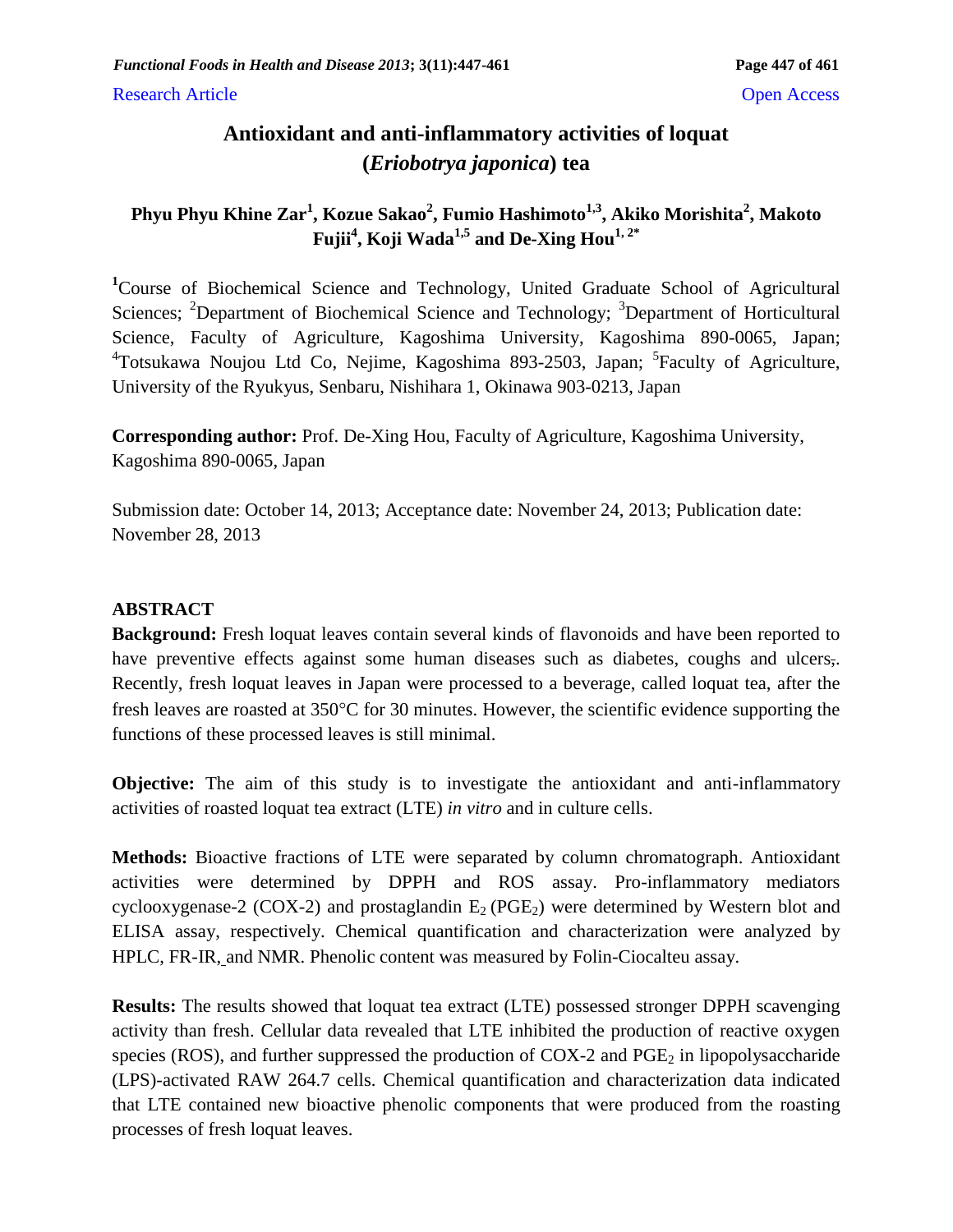**Conclusions:** Loquat tea made from roasted loquat leaves contained new bioactive phenolic compounds that contribute to its antioxidant and anti-inflammatory activities.

**Keywords**: Loquat tea, Antioxidant activity, Anti-inflammatory activity, Chemical characterization

#### **INTRODUCTION:**

Loquat (*Eriobotrya japonica*) belongs to the *Rosaceae* family. All parts of loquat, such as fruits, leaves, and peels have been reported to have health benefits. In particular, the leaves have a higher flavonoid content than the peel or fruits, with stronger radical scavenging activity [1] and have been reported to have preventive effects against skin diseases, diabetes, chronic bronchitis, coughs, phlegm, ulcers, allergies, and cancer [2, 3]. Recently, fresh loquat leaves were processed into a beverage, called loquat tea, after the fresh leaves are roasted at  $350^{\circ}$ C for 30 minutes. However, the scientific evidence supporting the functions is still minimal.

Dietary antioxidants can scavenge reactive oxygen species (ROS), which are implicated in a wide range of human diseases such as atherosclerosis and certain cancers [4]. On the other hand, inflammation is the first physiological defense system and is present in two forms: short term inflammation and long term inflammation. Long term inflammation occurs in many kinds of inflammatory diseases and stimulated macrophages to produce excess amounts of inflammatory mediators, such as prostaglandins ( $PGE_2$ ) [5]. COX-2 is one of the most pivotal enzymes, and is induced by proinflammatory stimuli and growth factors (LPS), and it is responsible for the production of  $PGE_2$  at the inflammatory sites [6, 7]. Inhibition of the overproduction of  $PGE_2$  in macrophages by inhibiting COX-2 expression may have therapeutic potential in inflammatory diseases.

The aim of the present study was to investigate the antioxidant and anti-inflammatory activities of roasted loquat tea. Therefore, fresh and different fractions of roasted loquat tea were extracted by boiling water according to folk customs. The antioxidant activities from the different fractions of loquat tea extracts (LTE) were compared with fresh loquat leaves by 1 diphenyl-2-picrylhydrazyl assay (DPPH) assay *in vitro* and by dichlorofluorescein-diacetate (DCFH-DA) assay in mouse RAW264.7 cells. Since RAW264.7 cells can be used to mimic a state of oxidative stress and inflammation [5, 8], the inhibitory effects on the production of cyclooxygenase-2 (COX-2) and prostagladin  $E_2$  (PGE<sub>2</sub>) were further examined in lipopolysaccharide (LPS)-activated RAW 264.7 cells. Finally, the HPLC profiles of LTE and its fractions were compared with the extract of fresh loquat leaves to clarify the bioactive compounds contributing to the antioxidant and anti-inflammatory activities in LTE.

#### **METHODS:**

#### **Fresh and Loquat tea extraction**

Loquat leaves were washed and dried, then roasted at  $350^{\circ}$ C for 30 minutes in a ceramic vessel. Then, for both the fresh and roasted samples, the leaves were boiled at 100ºC for 15 minutes, and supernatants were collected after centrifugation at 12000 rpm for 5 minutes. The supernatant fluid of roasted leaves (M fraction) was then separated by MCI gel column, and A, B, C, and D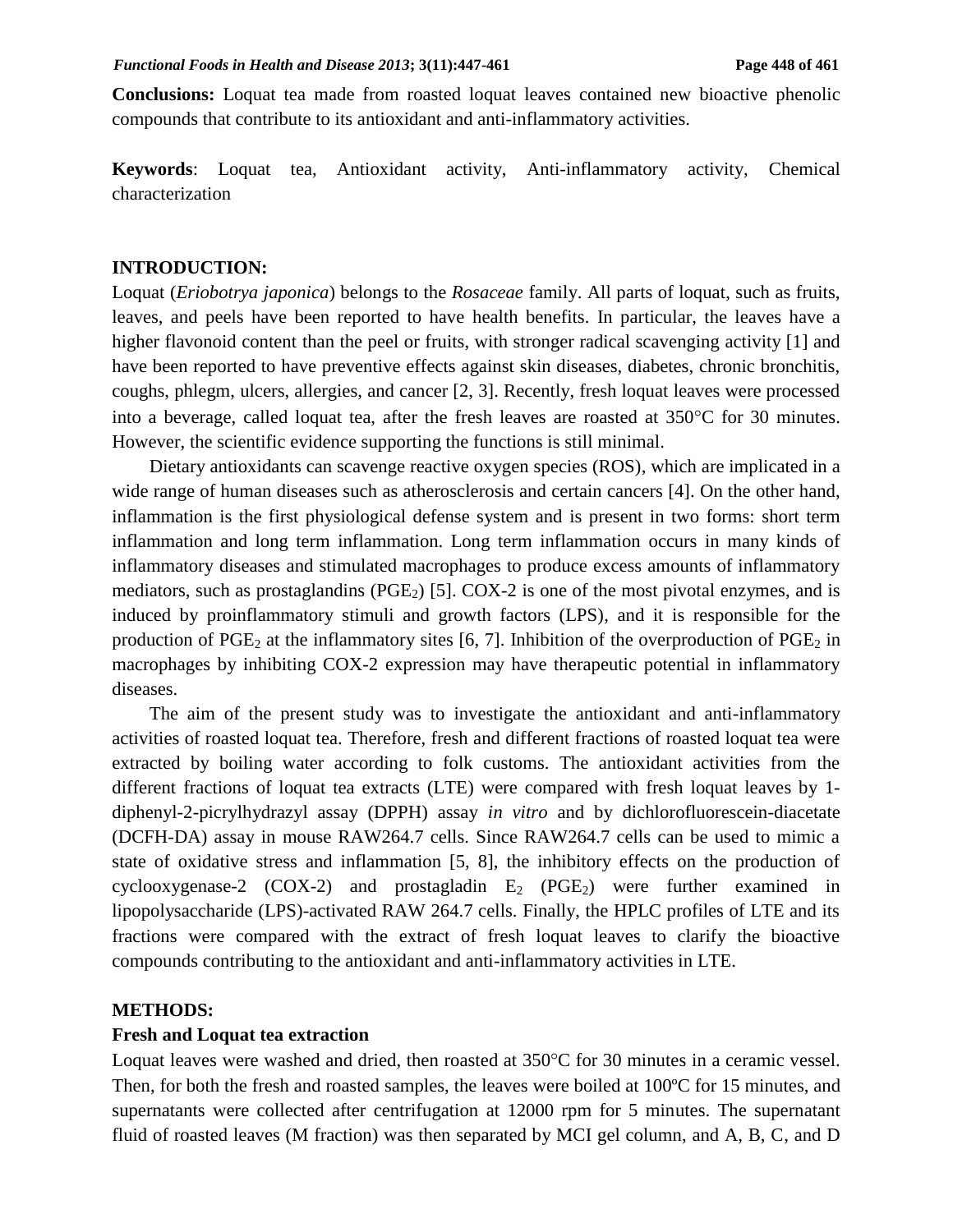fractions were obtained by eluting with water, 30% EtOH, 50% EtOH, and 100% acetone, respectively. According to the antioxidant activity-based purification, the C fraction was further separated with ODS gel column, and C1-C9 fractions were finally obtained by elution with 10 to 90 % MeOH (Figure 1A). All of extracts and fractions were evaporated and stored at -20  $^{\circ}$ C until use.

### **DPPH assay**

The radical scavenging activity of LTE and its fractions were measured by the DPPH (1 diphenyl-2-picrylhydrazyl) method [9]. Briefly, ten microliters of each extraction fraction (1mg/ml) was mixed with 190  $\mu$ l of 100  $\mu$ M DPPH in 96-well plates and a final concentration of 50 μg/ml. The plate was covered with aluminum foil and left for 30 minutes at room temperature, with the samples being mixed every 10 minutes. The absorbance was then measured at 492 nm with a microplate reader (Thermo scientific Multiscan FC, version 1.00.79). 6-Hydroxy -2,5,7,8tetramethyl chroman-2-carboxylic acid (Trolox), which has high antioxidant capacity, was used as a standard. The percentage activity of DPPH scavenging was calculated with the formula  $(A<sub>0</sub> A_1/A_0$ ) ×100 where  $A_0$  was the absorbance of the control, and  $A_1$  was the absorbance of LTE and its fractions [10].

## **Cell culture**

Murine macrophage-like RAW 264.7 cells were purchased from RIKEN Bioresource Center Cell Bank of Japan (RCB0535), and cultured at  $37^{\circ}$ C in a 5% CO<sub>2</sub> atmosphere in Dulbecco's Modified Eagle Medium (DMEM) containing 10% FBS, 1% of penicillin and streptomycin, and 2% glutamin. Fetal bovine serum (FBS) was purchased from Equitech-Bio (Kerrville, TX, USA), and LPS (Escherichia coli Serotype 055:B5) was purchased from Sigma (St. Louis, MO, USA).

### **Cell viability assay**

The cell survival rate was measured by a MTT assay [11]. Briefly, RAW 264.7 cells  $(2\times10^4$ cells/100 µl) were seeded into each well of 96-well plates. After an incubation period of 24 hours, the cells were treated with different concentrations of LTE or its fractions for 12 hours. Then, 10  $\mu$ l of MTT solution (5 mg/ml) was added to each well. After incubating the cells for another 4 hours, the resulting MTT-formazan product was dissolved by adding 100 µl of 0.04 N HClisopropanol solution. The amount of formazan was determined by measuring the absorbance at 595 nm in a microplate reader (Thermo scientific Multiscan FC, version 1.00.79). The results were expressed as the optical density ratio of the treatment to control.

### **Measurement of ROS production**

Intracellular ROS were determined using the oxidation-sensitive dichlorofluorescein-diacetate (DCFH-DA) fluorescent dye. RAW 264.7 cells were seeded into 96-well plates at a starting density of  $2\times10^4$  cell/well. After pre-incubation for 24 hours, the culturing medium was replaced with a fresh one. The cells were treated with or without LTE and its fractions for 30 minutes before exposure to LPS (1µg/ml) for 12 hours, and DCFH-DA with a final concentration of 20 µM was then added for an additional 2 hours. Fluorescence was measured at 485 nm excitation and 530 nm emission using a fluorescent Multilable Counter (Perkin-Elmer). The relative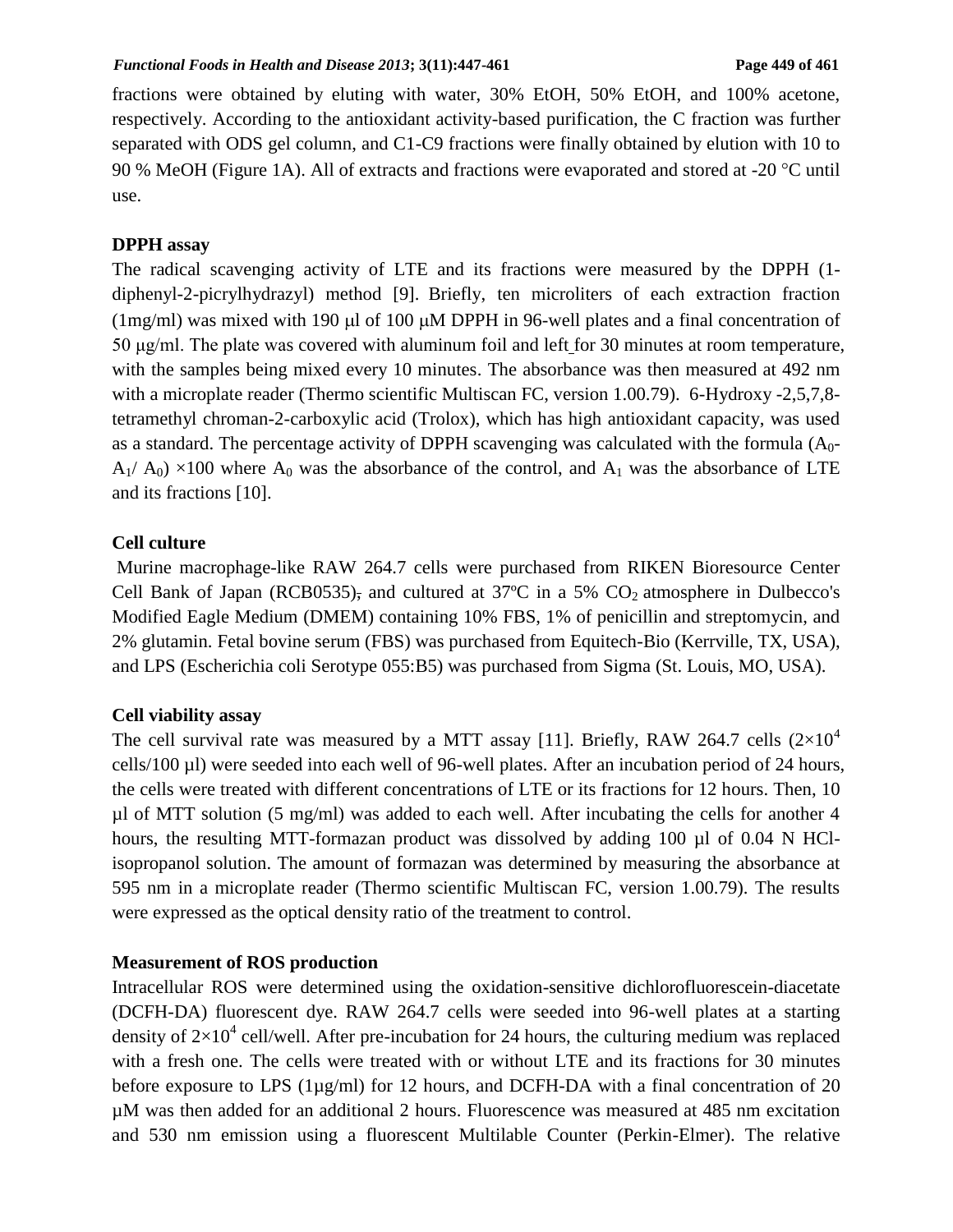amount of intracellular ROS production was expressed as the fluorescence ratio of the treatment to control.

## **Measurement of PGE<sup>2</sup> production**

 $PGE_2$  in the culture medium was measured with a  $PGE_2$  enzyme immunoassay kit (Cayman Co., St. Luris, MO, USA) according to manufacturer's manual [12]. In brief, RAW 264.7 cells  $(5\times10^5$ cells) were seeded into each well of 6-well plates. After an incubation period of 24 hours, the cells were starved by being cultured without serum for another 2.5 hours to eliminate the influence of FBS. The cells were then treated with or without LTE and its fractions for 30 minutes before exposure to LPS (40 ng/ml) for 12 hours. The amount of  $PGE_2$  released into the medium was determined by measuring absorbance at 405 nm with a microplate reader.

#### **Western blot analysis**

Western blotting was performed as described previously [13]. RAW 264.7  $(1 \times 10^6)$  cells were pre-cultured in 6-cm dish for 21 hours and then starved by being cultured serum-free another 2.5 hours to eliminate the influence of FBS. The cells were treated with LTE and its fractions for 30 minutes and then exposed to LPS (40 ng/ml) for 12 hours. Equal amounts of lysated protein were separated on SDS-polyacrylamide gel and transferred onto the PVDF membrane. Afterwards, the membrane was blotted at room temperature for 2 hours in blocking buffer and incubated with specific primary antibody overnight at 4 °C, following a three-time wash with TBS-Tween solution. The membrane was further incubated for 1 hour with HRP-conjugated secondary antibodies and washed three times again. Band intensities bound with antibodies were detected by ECL system in a luminivision PRO machine (TAITEC Co., Japan). Antibodies against COX-2 and α-tubulin were from Santa Cruz Biotechnology (CA, USA).

### **Chemical quantification and characterization**

Ten microliters of each extract were analyzed using a HPLC unit and a  $250 \times 4.6$  mm i.d., Crest Pak C<sub>18</sub> T-5 column. The solvent system was a mixture of 0.05  $\mu$ M H<sub>3</sub>PO<sub>4</sub> in CH<sub>3</sub>CN (A) and 0.05 μM H<sub>3</sub>PO<sub>4</sub> in water (B), with a flow rate of 0.8 ml/min, and the gradient was as follows: 39 minutes - 4% A ; 96% B and 6 minutes -75% A ; 25% B. Spectroscopic data from all peaks were accumulated in the range of 200-700 nm, and chromatograms were recorded at 280 nm. C2 fraction separated from roasted loquat leaf extract was detected using a JASCO FT-IR/IRT-3000 ATR-30-Z (Tokyo, Japan) equipped with an ATR attachment. The FT-IR frequencies were detected between 400 and 4000  $cm^{-1}$ . Moreover, the MALDI-TOF-MS was obtained in a 2,5dihydroxybenzoic acid (DHB) matrix in positive ion mode on a Bruker Autoflex Speed/TOF/TOF(Bruker Daltonics, USA/CA) and the  ${}^{1}$ H-NMR spectra were determined using a JEOL JNM-ECA600 (Tokyo, Japan). DMSO- $d_6$  was used as the solvent, and chemical shifts were expressed ppm with reference to tetramethylsilane.

### **Measurement of phenolic contents**

The concentration of the total phenolic substances was measured according to the previous method with some modification [9]. Briefly,  $10 \mu l$  of LTE or its fractions was mixed with 200  $\mu l$ of 2% Na<sub>2</sub>CO<sub>3</sub> in 96-well plates. After 3 minutes, 10  $\mu$ l of 50% diluted Folin-Ciocalteu reagent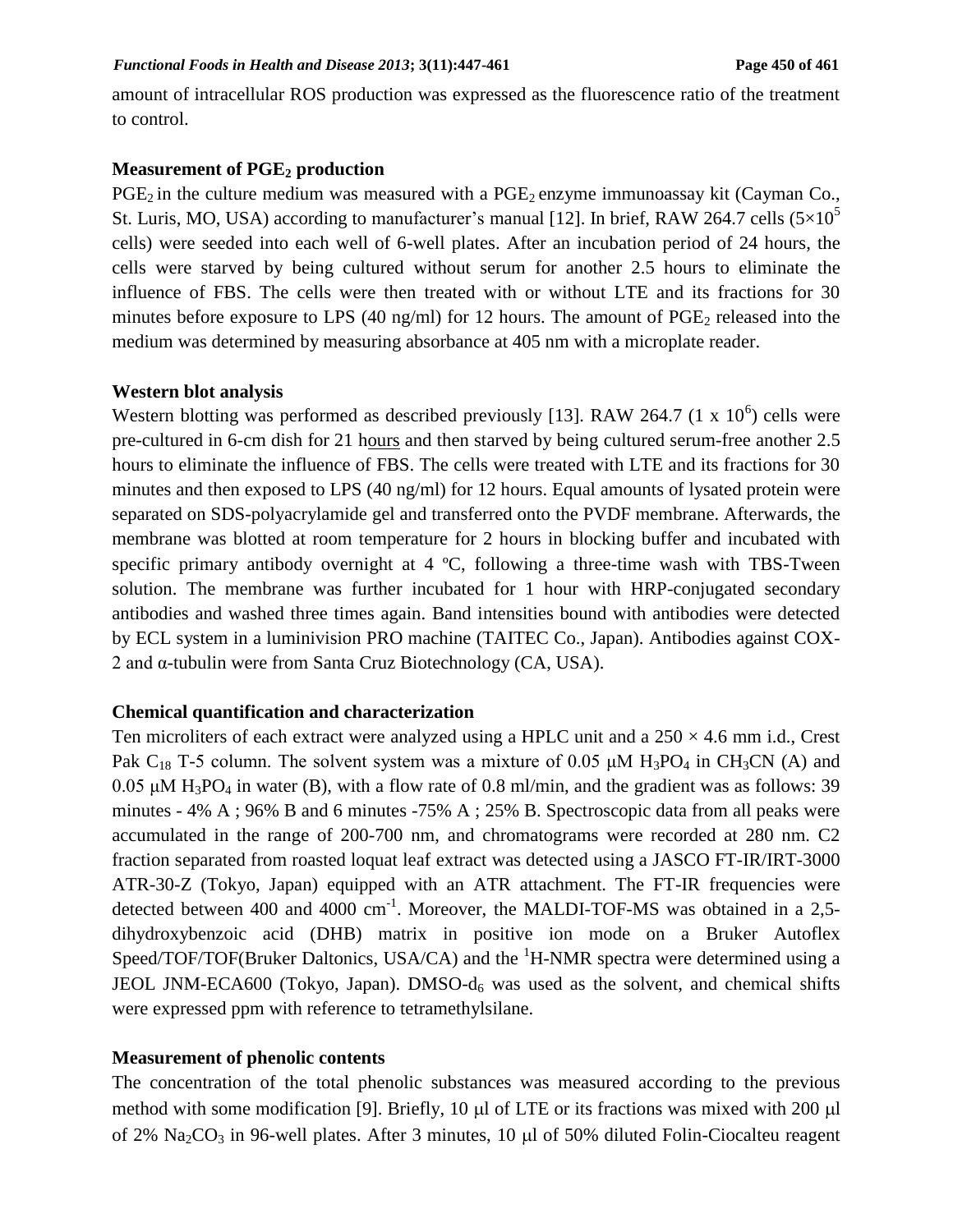was added to each well. The mixture was allowed to stand for 30 minutes at room temperature with mixing every 10 minutes, and then the absorbance was measured at 595 nm with a microplate reader (Thermo scientific Multiscan FC, version 1.00.79). The gallic acid was used as standard, and the total phenolic content was expressed as a gallic acid equivalent (GAE) in milligrams per gram of LTE or its fractions.

#### **Statistical Analysis**

All data were statistically analyzed by a student's *t*-test. Differences were considered significant for  $p < 0.05$  and  $p < 0.01$ .

#### **RESULTS:**

#### *In vitro* **antioxidant activities of fresh and LTE**

Antioxidant activities of fresh leaves and fractions of LTE were examined using a DPPH assay. As shown in Figure 1B**,** DPPH scavenging activities of fresh (Fresh) and LTE (M) at the concentration of 50 μg/ml were 18.34 and 44.81, respectively. Thus, LTE possessed higher levels of antioxidant activity than fresh loquat leaves. Furthermore, the DPPH value of fraction A, B, C, or D fractionated from LTE (M) were 44.24, 54.00, 69.31, and 25.24 % at the concentration of 50μg/ml, respectively. According to antioxidant activity-guided purification, C fraction was further separated into C1~C9 fractions by ODS gel column. Their DPPH scavenging activities at the concentration of 50 µg/ml were 69.02, 75.00, 68.52, 67.61, 65.28, 38.54, 21.44, 27.25, and 49.67%, respectively (Figure 1C), suggesting that C1~C5 fractions contain higher antioxidant activity than C6~C9. Thus, we chose C2 fraction with highest antioxidant activity as a sample to further studies.

## **Antioxidant activities of LTE in culture cells**

To investigate whether the LTE also showed antioxidant activity in cellular level, we measured the change of ROS level in LPS-activated RAW 264.7 cells with or without treatment of LTE, using DCFH-DA fluorescent dye. As shown in Figure 2A**,** LPS induced ROS production (lane 2), and C fraction showed the highest inhibitory effect on LPS-induced ROS among M, A, B, C, and D fractions at a concentration of 25 μg/ml. We further investigated the inhibitory effects of C and its C2 fractions on LPS-induced ROS, and found a dose-dependent inhibition of the ROS at the concentration of 0-50 µg/ml (Figure 2B). These data revealed that LTE and its fractions also had antioxidant activity at the cellular level.

#### **Innhibition of LTE on PGE<sup>2</sup> production in LPS-stimulated RAW 264.7 cells**

Since the antioxidant activity of phytochemicals has been considered to link to anti-inflammation [8], we next investigated the anti-inflammatory activities of LTE in mouse macrophage-like cell RAW 264.7, which is a cell model to investigate inflammation mechanisms. As shown in Figure 3A, LPS-induced  $PGE_2$  productions were significantly attenuated by treatment with LTE (M, A, B, C, and D). Moreover, C and C2 fraction strongly inhibited  $PGE_2$  production at the concentration range of 100-200  $\mu$ g/ml (Figure 3B). In addition, there is no significant difference in the cell viability between the treatments and controls (Figure 3A and 3B). Thus, the inhibitory effects by LTE and its fractions were not caused by their cytotoxicity.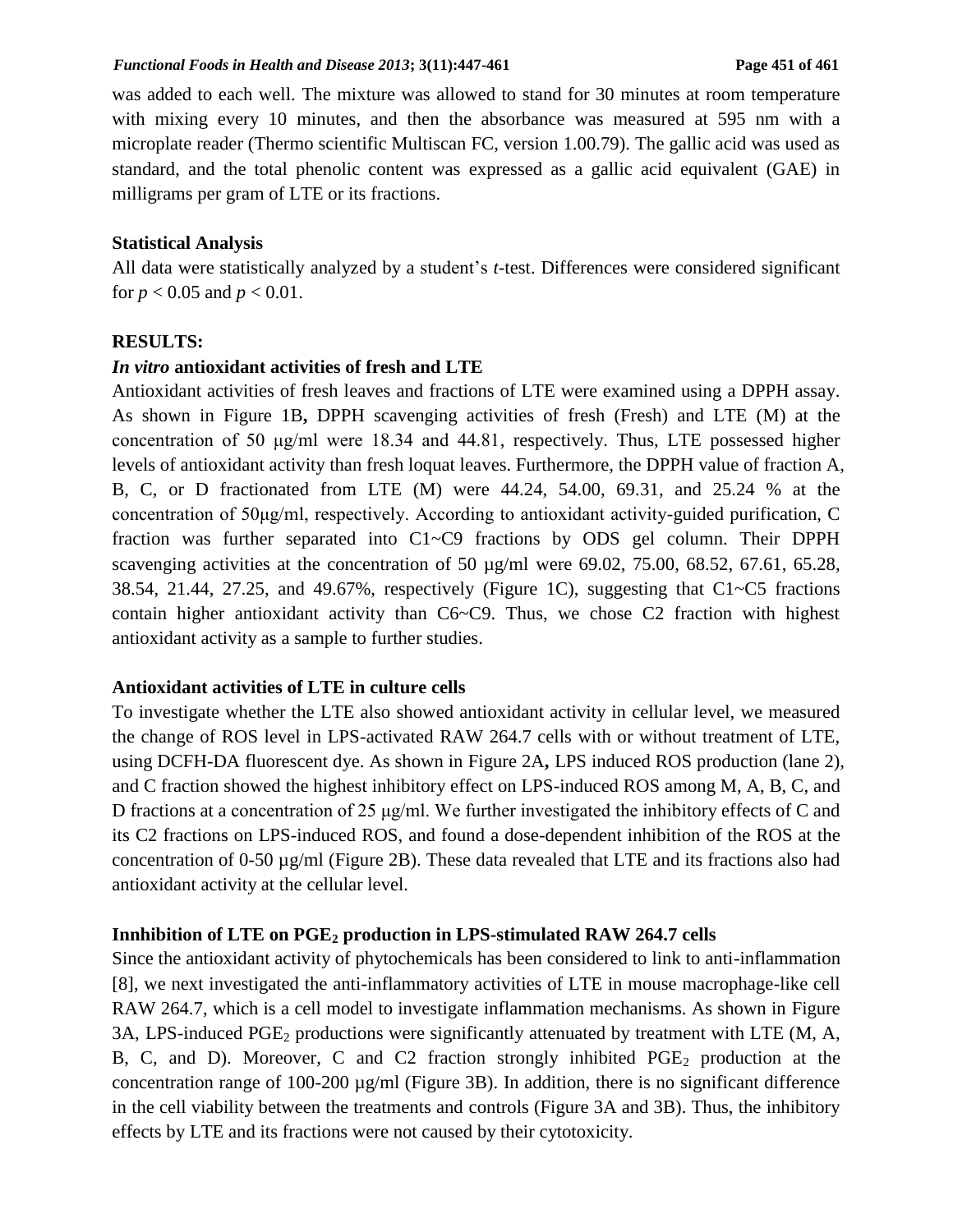$(A)$ 



Fig. 1. (A) LTE fractionation. Fresh loquat leaves were roasted at 350°C for 30 minutes. Both fresh and roasted leaves were boiled at 100 ºC for 15 minutes. The aqueous layer of roasted leaves was chromatographed by MCI gel column with water, 30% MeOH, 50% EtOH and acetone. The fraction which contained high antioxidant activity was further chromatographed by ODS gel column with 10-90% MeOH. DPPH scavenging activities of fresh loquat leaves and LTE **(B)**, and C1-9 fractions and **(C)**. The values were expressed as the percentage of the control value. M, crude extract; A, water elution fraction; B, 30% EtOH fraction; C, 50% EtOH fraction; D, 100% acetone fraction. C1~C9, fractions 1-9 obtained from C fraction eluted by 10~90% MeOH, respectively. The data represent the mean  $\pm$  SD of three separated experiments.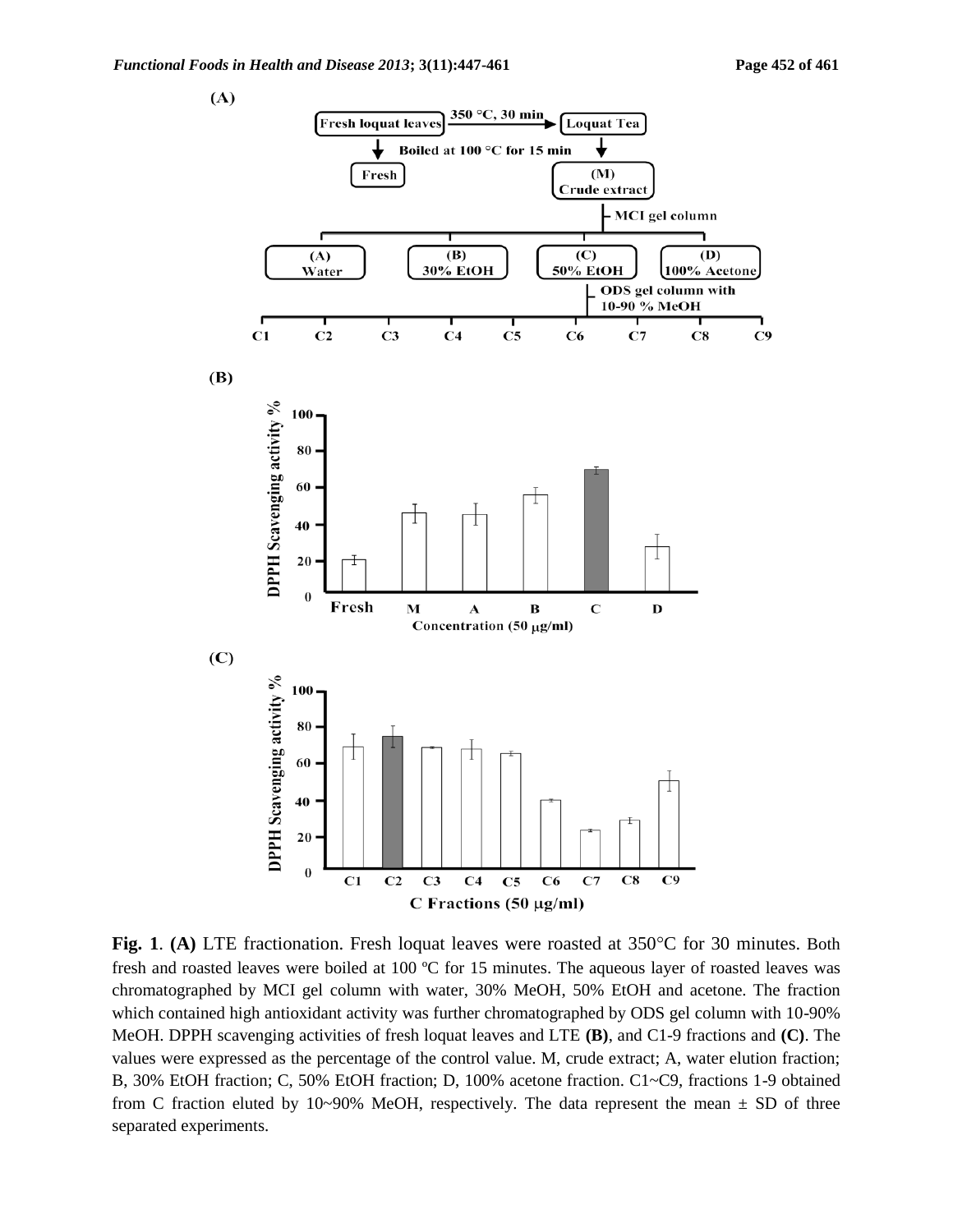

**Fig. 2.** Iinhibition of LTE **(A)**, C and C2 fractions (**B**) on ROS production in LPS-activated RAW 264.7 cells. The cells were seeded into 96-well plate  $(2\times10^4 \text{ cells/well})$  and pre-cultured for 24 hours. The cells were treated with or without LTE fractions at different concentrations for 30 minutes before exposure to LPS (1  $\mu$ g/ml) for 12 hours. DCFH-DA was then added to the medium with a final concentration of 20 μM for an additional 2 hours. The fluorescence intensity was then measured at an excitation (485 nm) and emission (530 nm) wavelength using a fluorescent Mutilabel Counter (Perkin-Elmer), and was expressed as the percentage of control in the absence of LPS. Data are the mean  $\pm$  SD of three separated experiments. Asterisk shows significant inhibition to LPS only (*P*< 0.05) and (*P*< 0.01).

**Inhibition of LTE on COX-2 expression in LPS-stimulated RAW 264.7 cells**   $PGE_2$  is usually synthesized at inflammatory site by the enzyme, cyclooxygenase-2 (COX-2). Thus, we further investigated the effect of LTE and its fractions on the LPS-induced COX-2 expression. As shown in Figure 4A, LPS-induced COX-2 production was markedly inhibited by LTE at the concentration (200  $\mu$ g/ml), and C and C2 fractions showed a dose-dependent inhibition on LPS-induced COX-2 expression (Figure 4B and 4C). As a control,  $\alpha$ -tubulin expression was not changed. These results suggested that LTE, especially C fraction, inhibited PGE<sub>2</sub> production by suppressing COX-2 expression.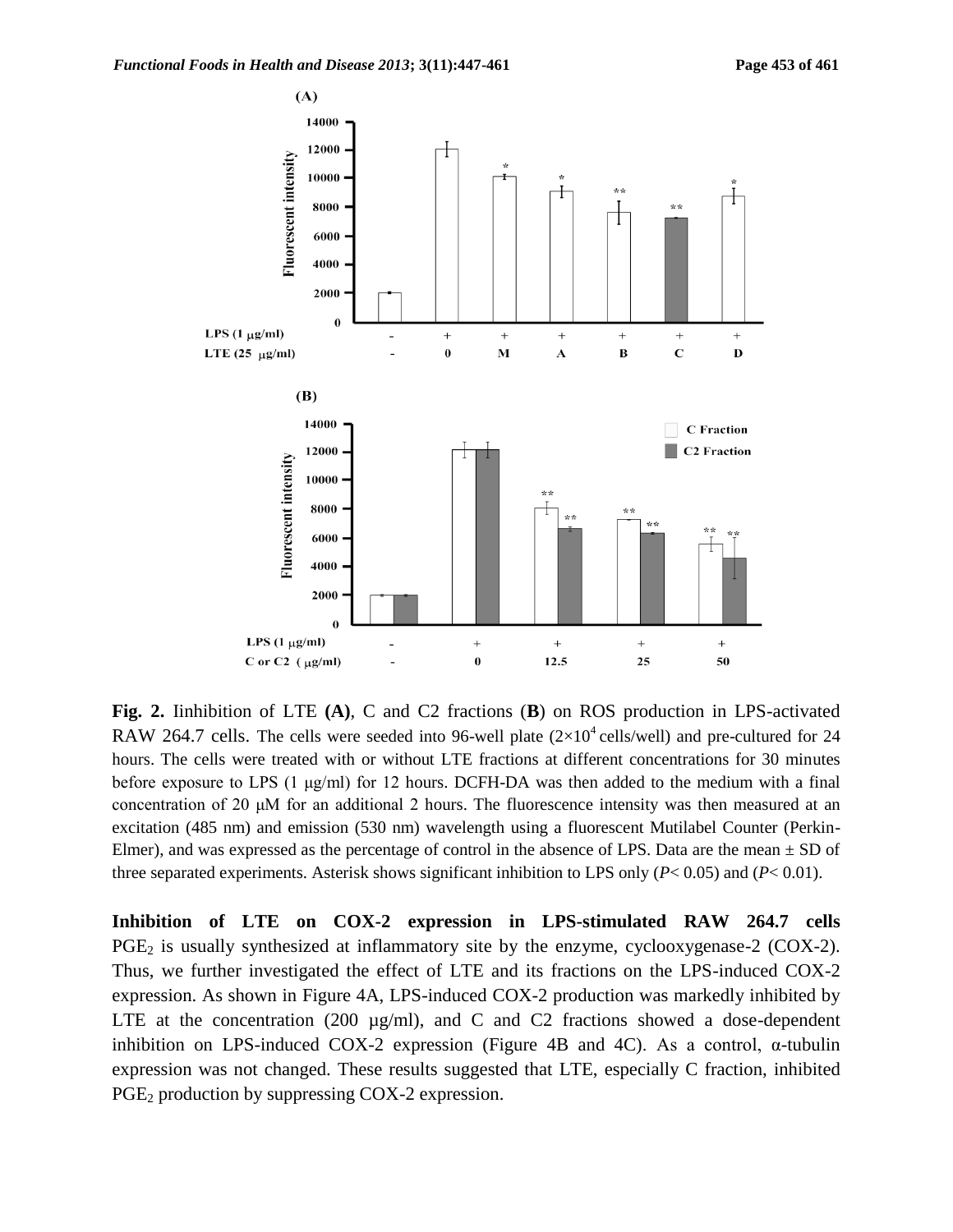

**Fig. 3.** Inhibition of PGE<sub>2</sub> production and influence on cell viability by LTE (A), C fraction and C2 fraction (**B**) in LPS-induced RAW 264.7 cells. RAW 264.7 ( $5 \times 10^5$  cells) were pretreated with the indicated concentrations of LTE, C and C2 fractions for 30 minutes and then incubated with LPS (40 ng/ml) for 12 hours. The level of  $PGE_2$  production in culture media was determined using enzyme immunoassays (ELISA) kit, and expressed as pg/ml (left vertical axis). Asterisk shows significant inhibition to LPS only  $(P< 0.01)$ . The cell viability was simultaneously estimated by MTT assay, and expressed as viability percentage to control cell (right vertical axis). The data represent the mean  $\pm$  SD of three separated experiments.

 $(A)$ 



**Fig. 4.** Inhibition of LTE (**A**), C fraction (**B**) and C2 fraction (**C**) on COX-2 expression in LPS-activated RAW 264.7 cells. The cells were treated by different fractions of Loquat tea with indicated concentrations for 30 minutes, and stimulated with 40 ng/ml LPS for 12 hours. COX-2 and α-tubulin were detected by Western Blotting and analysis with their antibodies, respectively. The values show the densitometry fold of COX-2 protein normalized to α-tubulin. The data represent the mean of three separated experiments.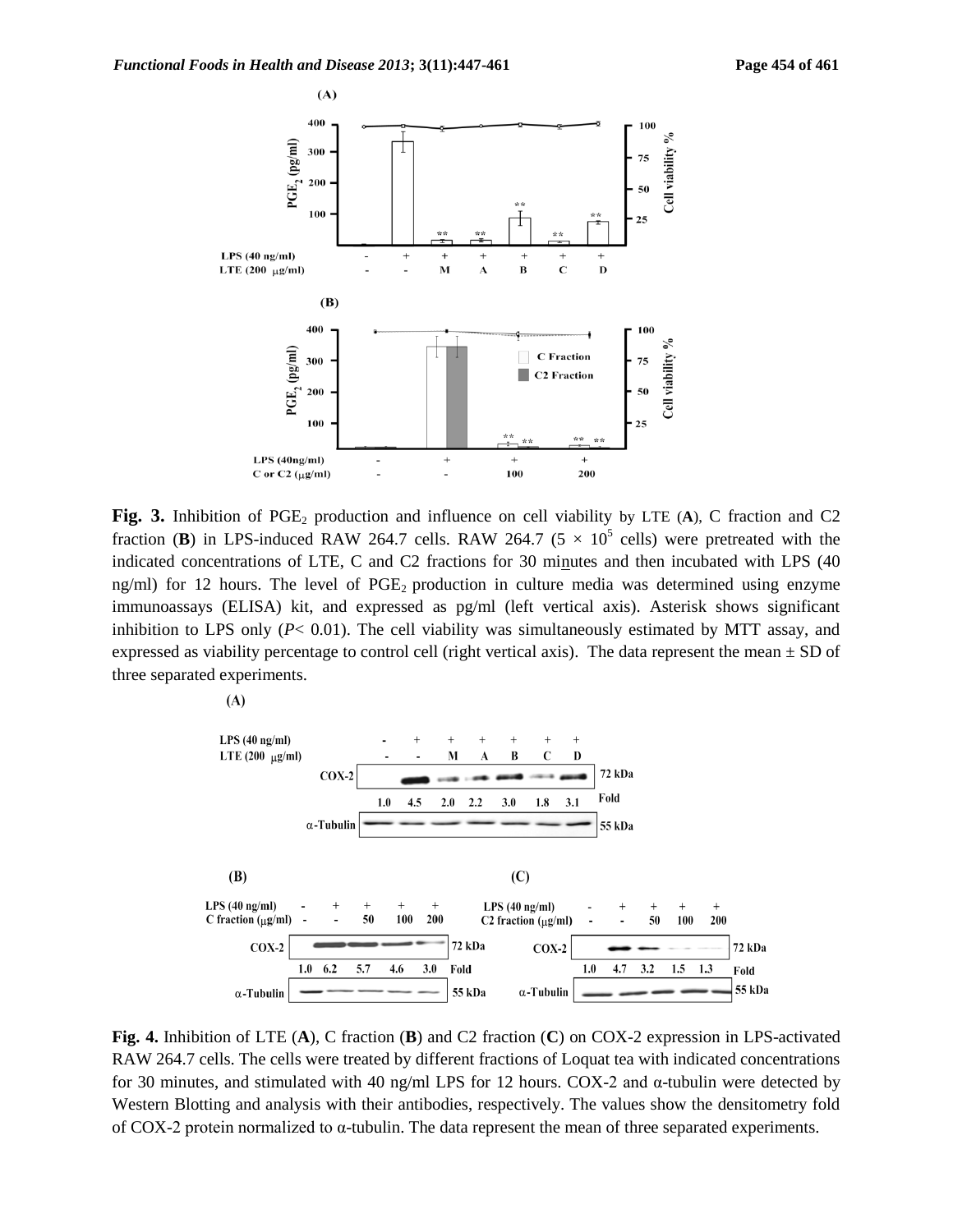#### **Chemical quantification and characterization of LTE**

To analyze the bioactive components in LTE, we first compared the HPLC profiling of LTE to fresh loquat leaves with known compounds as standards. As shown in Figure 5A and Table 1, larger amounts of 5-caffeonylquinic acid and 3-caffeonylquinic acid, and smaller amounts of (-) epicatechin and procyanidin B2 were detected in fresh loquat leaves, but smaller amounts of everything were in LTE crude (b) and none were detected in the C and C2 fraction (c and d) of LTE. Some new peaks were detected (c and d). To characterize these chemicals, C2 fraction was further investigated by FT-IR spectra. The strong and broad band of O-H stretching was observed at 3252 cm<sup>-1</sup>. The existence of one or more aromatic rings in a structure is normally readily determined from the C–H, C=C and C–C ring. Medium strong and finger peaks at 1593, 1543, and 1515 assigned to C=C stretching modes. The generated C-C aromatic stretch was observed at 1387.53, with strong absorptions of FT-IR. The peaks at 7193 and 6733  $cm^{-1}$  could be assigned as mono substitute benzene. These data suggest that some new phenolic compounds might be produced during the roasting process of fresh loquat leaves. Moreover, the C2 fraction showed primary three peaks at m/z 170 - m/z 330 on MALDI-TOF MS spectra, and the signals for aromatic or olefinic protons at 6.256-8.308 ppm as well as for the methylene or alicyclic protons at 0.823-2.995 ppm were detected in the  ${}^{1}$ H-NMR spectra. Thus, we gather from these data that these compounds in LTE might be several kinds of phenolic compounds.

Since phenolic compounds generally have antioxidant capacity, we thus quantified the phenolic contents of fresh and its fractions of LTE, using gallic acid as reference standard. As shown in Figure 5B, phenolic contents of LTE fractions (M) are higher than fresh loquat leaves. Moreover, the fraction C and C2 contained higher phenolic amount among these fractions.

| <b>Fractions</b>    | <b>Chemical compound</b>                  | <b>Retension time</b> | Peak area   | <b>Amount</b> |
|---------------------|-------------------------------------------|-----------------------|-------------|---------------|
|                     |                                           | (min)                 | $(\mu V.S)$ | (mg/kg)       |
| <b>Fresh leaves</b> | 5-caffeonylquinic acid                    | 21.07                 | 1673131     | 6.59          |
|                     | 3-caffeonylquinic acid                    | 28.08                 | 4225609     | 16.64         |
|                     | Procyanidin B2                            | 31.27                 | 295307      | 1.16          |
|                     | Epicatechin                               | 36.26                 | 1174750     | 4.62          |
| LTE (M)             | 5-caffeonylquinic acid                    | 21.07                 | 27036       | 0.26          |
|                     | 3-caffeonylquinic acid                    | 28.08                 | 106130      | 1.03          |
|                     | Procyanidin B2                            | n.d                   |             |               |
|                     | Epicatechin                               | n.d                   |             |               |
|                     | LTE $(C$ or $C2$ ) 5-caffeonylquinic acid | n.d                   |             |               |
|                     | 3-caffeonylquinic acid                    | n.d                   |             |               |
|                     | Procyanidin B2                            | n.d                   |             |               |
|                     | Epicatechin                               | n.d                   |             |               |

**Table1 HPLC data of fresh loquat leaves and roasted loquat tea**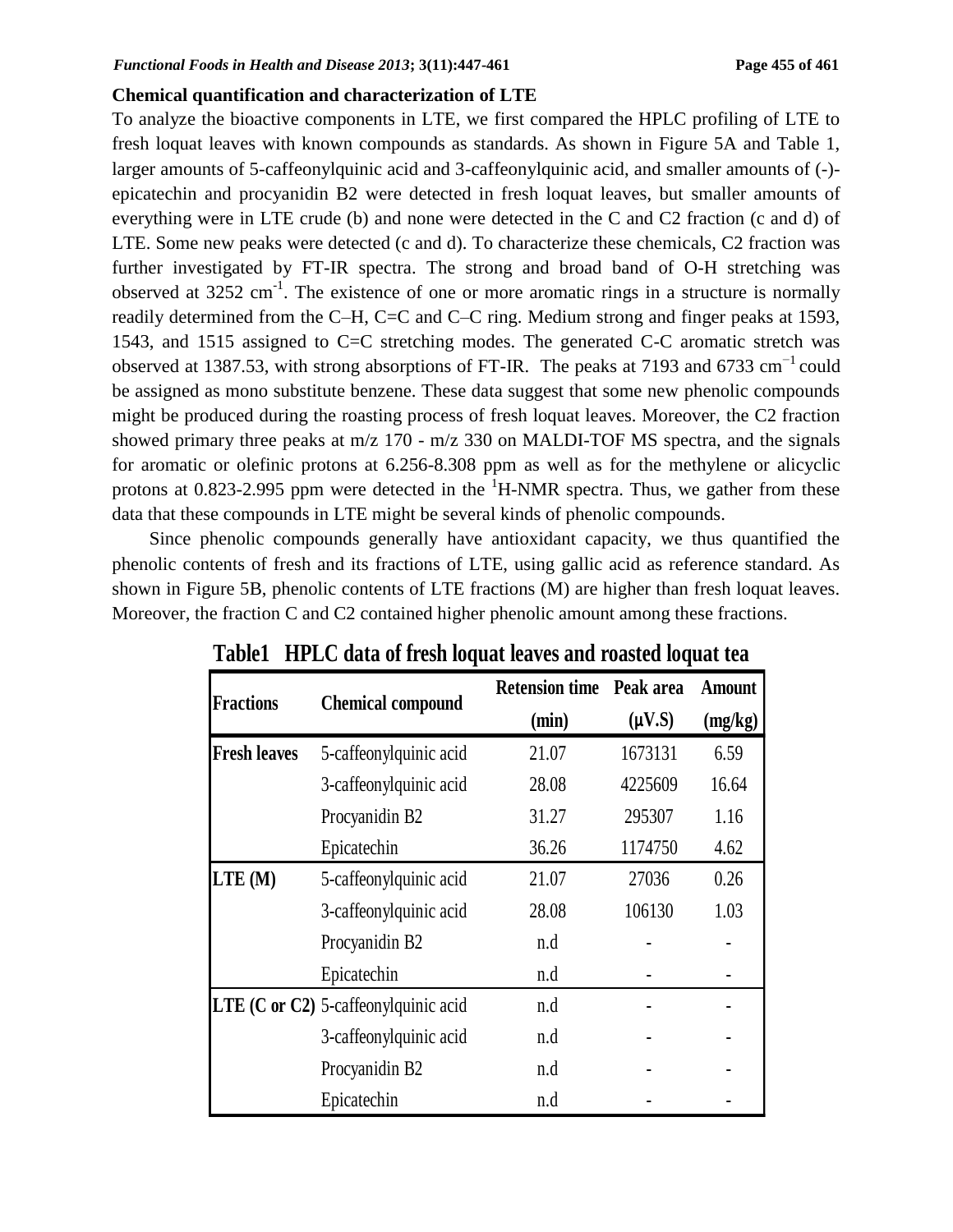

**Fig. 5.** HPLC profiles (**A**) of fresh Loquat leave (**a**), LTE M (**b**), C fraction (**c**) and C2 fraction (**d**). (-)- Epicathechin, 3-caffeonylquinic acid, 5-caffeonylquinic acid and procyanidin B2 were used as standards. The CresPak C<sub>18</sub>T-5 column (4.6 mm i.d.  $\times$  250 mm) was set in 40 °C. Ten microliters of standards or LTE solution was injected to the column after filtered with a millipore filter (0.45 μM) and flowed with 0.05 M of  $H_3PO_4$  in CH<sub>3</sub>CN from 4% to 30% for 39 minutes and then changed 30% to 75% for 6 minutes under a flow rate of 0.8 ml/min. Spectroscopic data from all peaks were accumulated in the range of 200- 700 nm, and chromatograms were recorded at 280 nm. Phenolic contents (**B**) of fresh loquat leaf, LTE, LTE and C2 fractions. Phenolic contents were determined by Folin-Ciocalteu method. The amounts were presented as gallic acid equivalents (GAE mg/ml). M, crude extract; A, water elution fraction; B, 30% EtOH fraction; C, 50% EtOH fraction; D, 100% acetone fraction, C2 fraction purified from C fraction, respectively. The data represent the mean  $\pm$  SD of three separated experiments.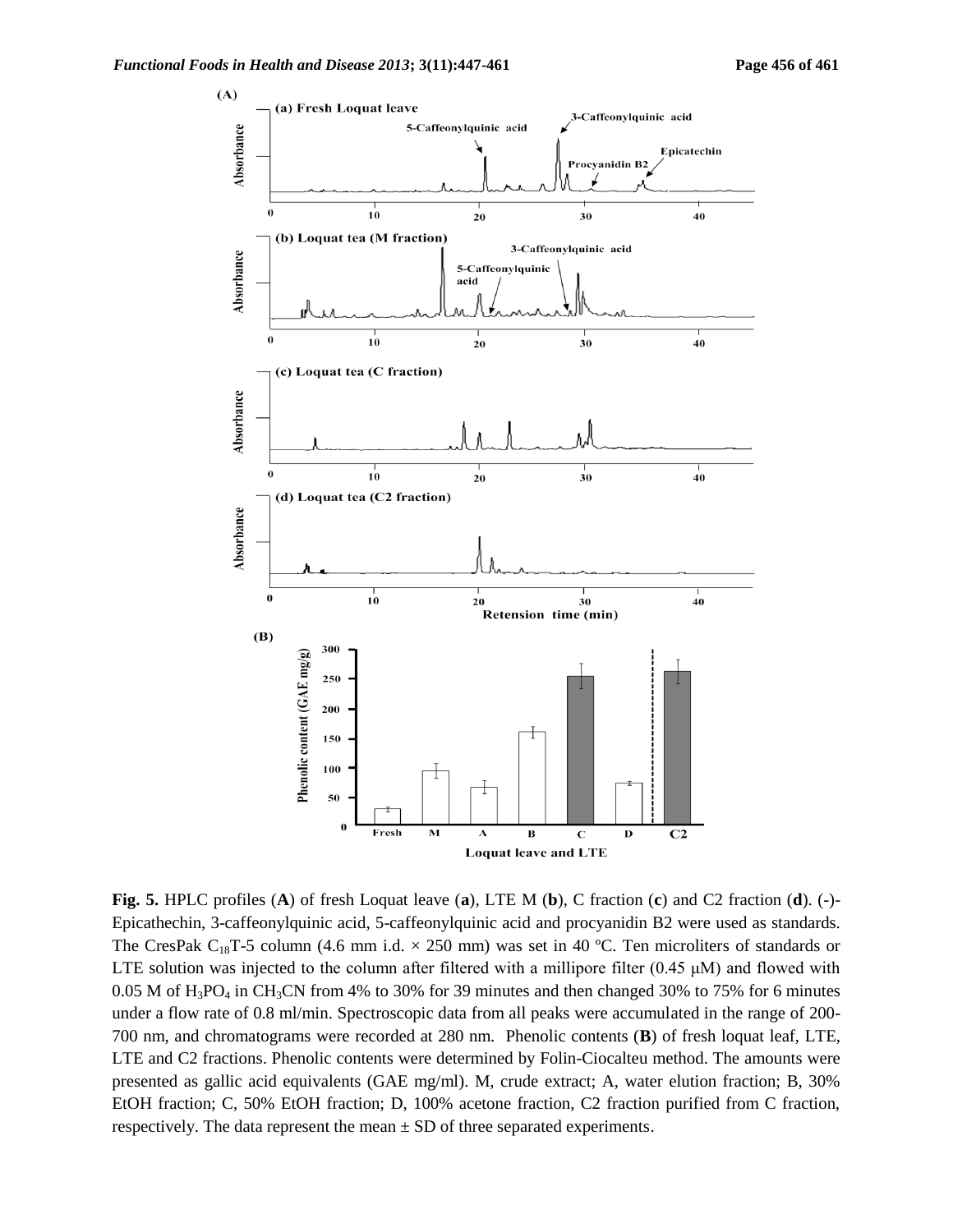#### **DISCUSSION:**

Loquat tea is made from loquat leaves roasted at  $350^{\circ}$ C for 30 minutes, and usually used as beverage according to the folk customs. Although fresh loquat leaves have been reported to have biological activities such as antioxidant and anti-inflammatory activities [14-16], there is no report on the biological activities of roasted loquat leaves (loquat tea). In the present study, we used antioxidant activity-guided fractionation to investigate the biological activities of loquat tea. Our data showed that loquat tea had stronger antioxidant activities than fresh loquat leaves. Loquat tea revealed stronger antioxidant activities not only *in vitro,* but also in mouse macrophage-like cell RAW264.7, which is a cell model to investigate antioxidant and antiinflammation mechanisms. COX-2 is only induced during inflammation by pro-inflammatory stimuli including bacterial LPS, growth factor and cytokines. COX-2 is the rate-limiting enzyme in the conversion of arachidonic acid to  $PGE_2$  which is a pro-inflammatory mediator present in the inflammatory site [17,18]. Persistence inflammation and continuous production of COX-2 has been linked to development of cancer and autoimmune disorders [19,20]. In this study, we found that loquat tea could attenuate the production of  $PGE_2$  and  $COX-2$  induced by LPS. Therefore, our data indicate that loquat tea has antioxidant and anti-inflammatory properties.

We were then interested in the bioactive compounds contributing to the antioxidant and anti-inflammatory activities in loquat tea extract (LTE). Thus, we compared the HPLC profiles of LTE fractions with the extract of fresh loquat leaves because some bioactive flavonoids such as (-)-epicatechin, 3-caffeonylquinic acid, 5-caffeonylquinic acid, and procyanidin B2 have been clarified in fresh loquat leaves, and have been suggested to contribute the biological activities [21-23].

We confirmed these compounds in fresh loquat leaves using their standard samples (Figure 5A-a). These results are in agreement with the previous report [1, 24]. However, their compounds were much lower in LTE (Figure 5A-b), and finally disappeared in the C and C2 fractions. In place of them, some new compounds were detected in the C fractions (Figure 5A-d). Although we could not determine the chemical structure at this moment, the data from FT-IR spectra showed the existence of aromatic rings and broad band of O-H stretching. Moreover, the C2 fraction showed primary three peaks at m/z 170 - m/z 330 on the MALDI-TOF MS spectra, and the signals for aromatic or olefinic protons at 6.256-8.308 ppm as well as for the methylene or alicyclic protons at 0.823-2.995 ppm were detected in the  ${}^{1}$ H-NMR spectra. Thus, we gather that the bioactive compounds in LTE might be, at least partly, several kinds of phenolic compounds, which are produced from the release and/or degradation of bound phenolic compounds in fresh loquat leaves during roasting process.

Some similar findings have also been reported that (-)-epicatechin and procyanidin significantly decreased after roasting cocoa beans and coca ingredients due to epimerization [25, 26]. Since phenolic compounds have been reported to have antioxidant activities, we next measured the phenolic amount of the C and C2 fractions, comparing with LTE using gallic acid as standard. As shown in Figure 5B, phenol content in C and C2 fraction of LTE were  $258 \pm$  $22mg/g$  and  $267 \pm 21$  mg/g. In fresh loquat leaves and LTE (M), the total phenolic contents were  $26 \pm 4.2$  mg/g and  $77.4 \pm 2.2$  mg/g, respectively. These data indicated that phenolic contents were increased when loquat leaves were roasted at  $350^{\circ}$ C for 30 min. It has been reported that high temperature treatment changed phenolic content of samples caused by the release of bound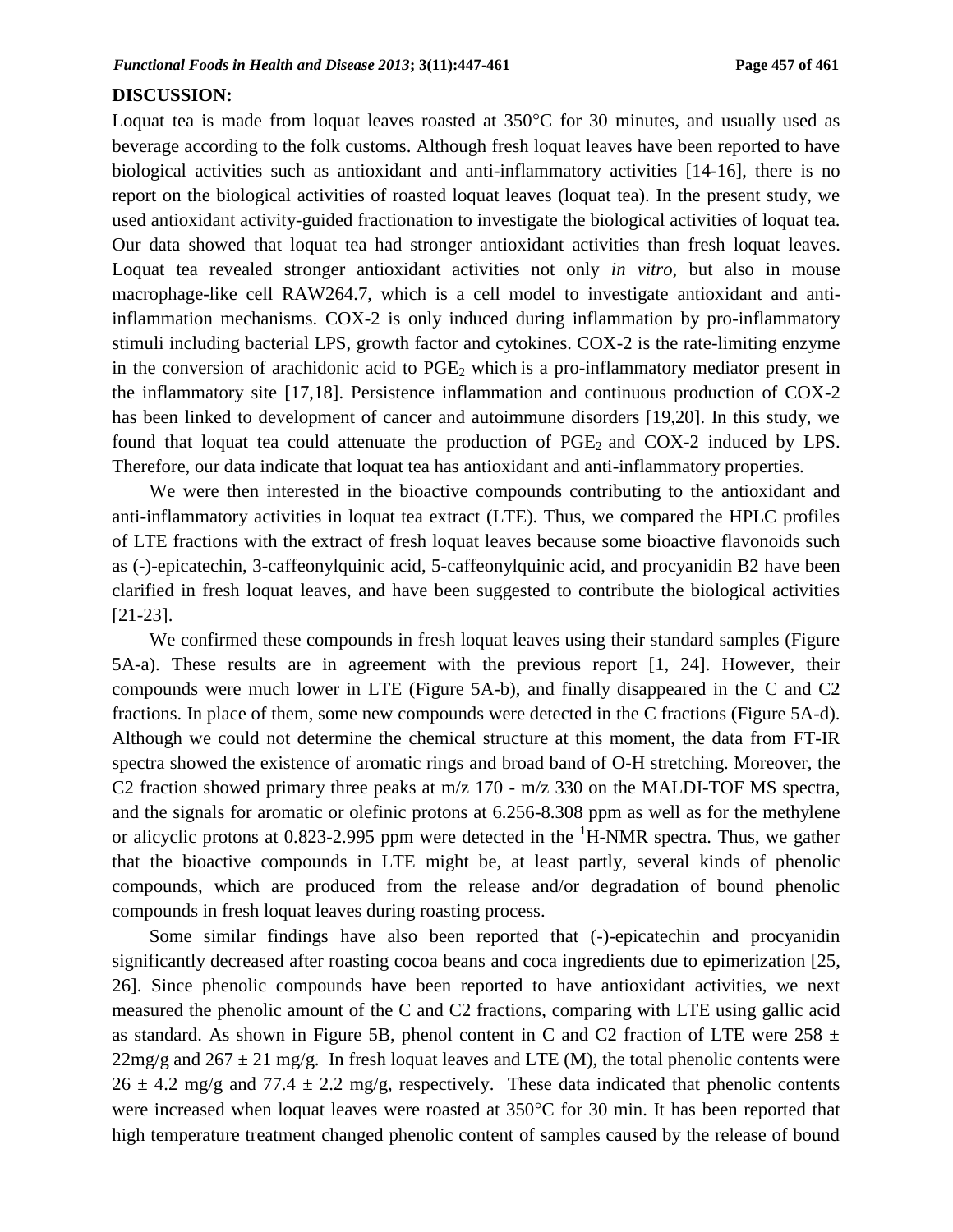phenolic compound, release of phenolic acid derivatives, and thermal degradation of the phenolic compounds [27].

## **CONCLUSION:**

Loquat tea, made from roasted loquat leaves, revealed stronger antioxidant activity than its fresh leaves by scavenging DPPH and suppressing cellular ROS, and also showed anti-inflammatory activity by suppressing the production of pro-inflammatory mediators such as  $COX-2$  and  $PGE_2$ . The bioactive components are speculated to be phenolic compounds that were produced from fresh loquat leaves during the roasting processes.

### **Abbreviations:**

LTE, loquat tea extract; COX-2, cyclooxygenase-2; DCFH-DA, dichlorofluorescein-diacetate; DMEM, Dulbecco's Modified Eagle Medium; DPPH, 1-diphenyl-2-picrylhydrazyl; HPLC, High performance liquid chromatography; LPS, lipopolysaccharide; PGE<sub>2</sub>, prostaglandin E<sub>2</sub>; ROS, reactive oxygen species; Trolox, 6-Hydroxy -2.5.7.8-tetramethyl chroman-2-carboxylic acid.

### **Competing interest:**

The authors have no financial interests or other conflicts of interest.

#### **Authors' Contribution:**

Ms. Phyu Phyu Khine Zar is the primary investigator in this study. Dr. Kozue Sakao participated in chemical characterization. Dr. Fumio Hashimoto and Dr. Koji Wada participated in the extraction and purification. Ms. Akiko Morishita helped the culture cell experiments. Dr. Makato Fujii helped the preparation of roasted loquat leaves. Dr. De-Xing Hou designed this study and wrote the manuscript as corresponding author.

### **Acknowledgments:**

This work was supported by the Fund of Scholar Research of Kagoshima University in Japan (to D.-X., Hou).

### **REFERENCES:**

- 1. Ferreres F, Gomes D, Valentao P, Goncalves R, Pio R, Chagas EA, Seabra RM at al. Improved loquat (Eriobotrya japonica Lindl.) cultivars: Variation of phenolics and antioxidative potential. Food Chem 2009; 114: 1019-1027.
- 2. De Tommasi N, Aquino R, De Simona F, Pizza C. Plant metabolites. New sesquiterpene and ionona glycosides from Eriobotrya japonica. J Nat Prod 1992; 55: 1025-1032.
- 3. Ito H, Kobayashi E, Takamatsu Y, Li SH, Hatano T, Sakagami H, Kusama K, et al. Polyphenols from Eriobotrya japonica and their cytotoxicity against human oral tumor cell lines. Chem Pharm Bull 2000; 48: 687-693.
- 4. Wootton-Beard PC, Ryan L. Improving public health?: The role of antioxidant-rich fruit and vegetable beverages. Food Res Int 2011; 44: 3135-3148.
- 5. Laskin DL, Laskin JD. Role of macrophages and inflammatory mediators in chemically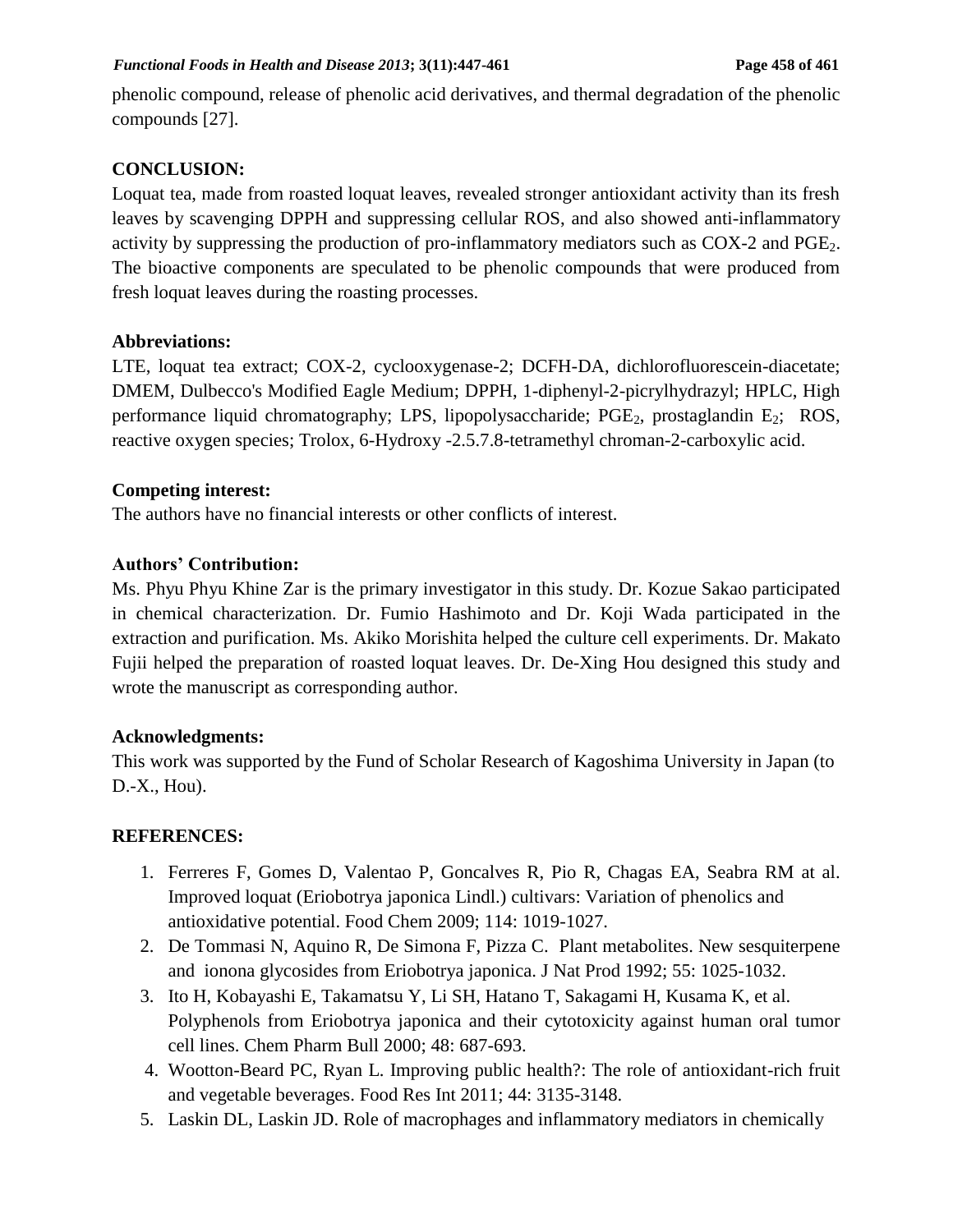induced toxicology. J Toxicol 2001; 160: 111-118.

- 6. Laskin DL, Pendino KJ. Macrophages and inflammatory mediators in tissue injury. Annu Rev Pharmacol Toxicol 1995; 35: 655-677
- 7. Akira S, Takeda K. Toll-like receptor signaling. Nature Reviews Immunology 2004; 4: 499-511.
- 8. Su YW, Chiou WF, Chao SH, Lee MH, Chen CC, Tsai YC. Ligustilide prevents LPSinduced iNOS expression in RAW 264.7 macrophages by preventing ROS production and down-regulating the MAPK, NF-κB and AP-1 signaling pathways. Int Immunopharmacol 2011; 11: 1166-1172.
- 9. Rabah IO, Hou D-X, Komine S, Shono M, Fuji M. Increase in antioxidant and cytotoxicity through apoptosis-induction of HL-60 of sweet potato (*Ipomoea Batatas* Lam. Cv. Koganesengan) by sub-critical water treatment. Food Sci Technol Res 2005; 11: 122-126.
- 10. Xie Z, Huang J, Xu X, Jin Z. Antioxidant activity of peptides isolated from alfalfa leaf protein hydrolysate. Food Chem 2008; 111: 370-376.
- 11. Hou D-X, Fukuda M, Jonson JA, Miyamori K, Ushikai M, Fujii M. Fisetin induces transcription of NADPH: Quinone oxidoreductase gene through an antioxidant responsive element-involved activation. Int J Oncol 2001; 18: 1175-1179.
- 12. Hou D-X, Luo D, Tanigawa S, Hashimoto F, Uto T, Masuzaki S, Fujii M et al. Prodelphinidin B-4 3-O-gallate, a tea polyphenol, is involoved in the inhibition of COX-2 and iNOS via the downregulation of TAK1-NF-κB pathway. Biochem Pharmacol 2007; 74: 742-751.
- 13. Hou D-X, Yanagita T, Uto T, Masuzaki S, Fujii M. Anthocyanidins inhibit cyclooxygenase-2 expression in LPS-evoked macrophages: Strucutre-activity relationship and molecular mechanisms involved. Biochem Pharmacol 2005; 70: 417-425.
- 14. Banno N, Akihisa T, Tokuda H, Yasukawa K, Taguchi Y, Akazawa H, Ukiya M, et al. Anti-inflammatory and antitumor-promoting effects of the triterpene acid from the leaves of *Eriobotrya japonica*. Biol Pharm Bull 2005; 28: 1995-1999.
- 15. Hong Y, Lin S, Jiang Y, Ashraf M. Variations and contents of total phenolic and flavonoids and antioxidant activities in the leaves of 11 *Eriobotrya* species. Plant Foods Hum Nutr 2008; 63: 200-204.
- 16. Kim SH, Shin TY. Anti-inflammatory effect of leaves of *Eriobotrya japonica* correlating with attenuation of p38 MAPK, ERK, and NF-κB activation in mast cells. J Toxicol In Vitro 2009; 23: 1215-1219.
- 17. O'Sullivan MG, Huggins Jr. EM, Meade EA, DeWitt DL, McFall CE. Lipopolysaccharide induces prostaglandin H synthase-2 in alveolar macrophages. Biochim Biophys Res Commun1992; 187: 1123-1127.
- 18. Adelizzi RA. COX-1 and COX-2 in health and disease. J American Osteropathic Association, 1999; 99: S7-12.
- 19. Fitzpatrick FA. Inflammation, carcinogenesis and cancer. Int Immunopharmacol 2001; 1: 1651-1667.
- 20. Kubatka P, Ahler I, Ahlersova E, Adamekova E, Luk P, Bojkova B, Markova M. Chemoprevention of mammary carcinogenesis in female rats by rofecoxib. Cancer Lett